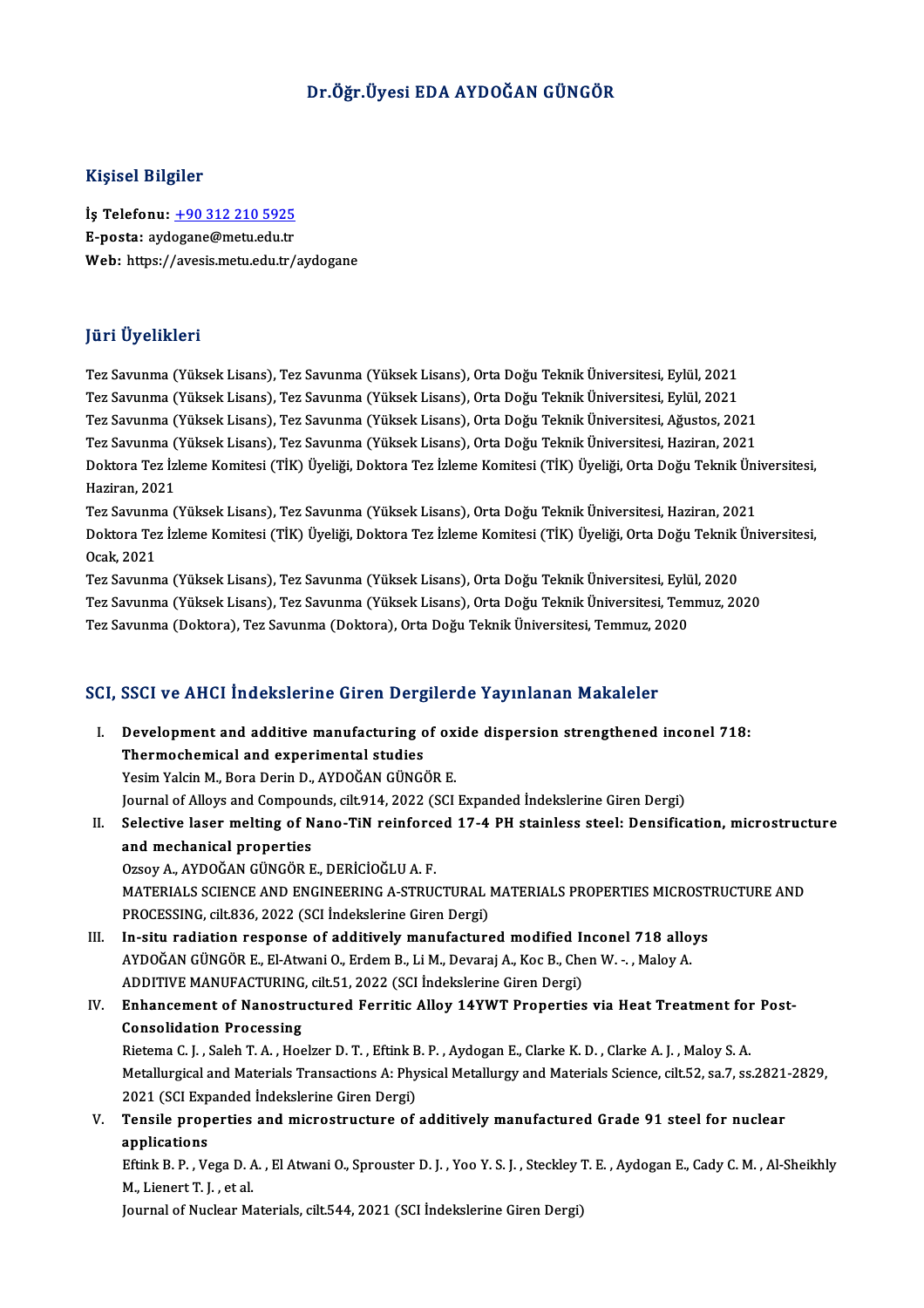| VI.    | In Situ Micro-Pillar Compression to Examine Radiation-Induced Hardening Mechanisms of FeCrAl<br>Alloys            |
|--------|-------------------------------------------------------------------------------------------------------------------|
|        | Cui Y., Aydogan E., Gigax J. G., Wang Y., Misra A., Maloy S. A., Li N.                                            |
|        | Acta Materialia, cilt.202, ss.255-265, 2021 (SCI İndekslerine Giren Dergi)                                        |
| VII.   | In-situ observation of nano-oxide and defect evolution in 14YWT alloys                                            |
|        | Aydogan E., El-Atwani O., Li M., Maloy S.                                                                         |
|        | Materials Characterization, cilt.170, 2020 (SCI İndekslerine Giren Dergi)                                         |
| VIII.  | Nitrogen effects on radiation response in 12Cr ferritic/martensitic alloys                                        |
|        | Aydogan E., Gigax J. G., Parker S. S., Eftink B. P., Chancey M., Poplawsky J., Maloy S. A.                        |
|        | Scripta Materialia, cilt.189, ss.145-150, 2020 (SCI Expanded İndekslerine Giren Dergi)                            |
| IX.    | Damage relief of ion-irradiated Inconel alloy 718 via annealing                                                   |
|        | Fincher C. D., Turman H., French A., Chancey M., Gigax J., Aydogan E., Zhao D., Yadav D., Xie K., Wang Y., et al. |
|        | NUCLEAR INSTRUMENTS & METHODS IN PHYSICS RESEARCH SECTION B-BEAM INTERACTIONS WITH                                |
|        | MATERIALS AND ATOMS, cilt.479, ss.157-162, 2020 (SCI İndekslerine Giren Dergi)                                    |
| X.     | alpha ' formation kinetics and radiation induced segregation in neutron irradiated 14YWT                          |
|        | nanostructured ferritic alloys                                                                                    |
|        | Aydogan E., Martinez E., March K., El-Atwani O., Krumwiede D. L., Hosemann P., Saleh T., Maloy S. A.              |
|        | SCIENTIFIC REPORTS, cilt.9, 2019 (SCI Indekslerine Giren Dergi)                                                   |
| XI.    | Impact of composition modification induced by ion beam Coulomb-drag effects on the                                |
|        | nanoindentation hardness of HT9                                                                                   |
|        | Gigax J. G., Kim H., Aydogan E., Price L. M., Wang X., Maloy S. A., Garner F. A., Shao L.                         |
|        | NUCLEAR INSTRUMENTS & METHODS IN PHYSICS RESEARCH SECTION B-BEAM INTERACTIONS WITH                                |
|        | MATERIALS AND ATOMS, cilt.444, ss.68-73, 2019 (SCI İndekslerine Giren Dergi)                                      |
| XII.   | Response of 14YWT alloys under neutron irradiation: A complementary study on microstructure                       |
|        | and mechanical properties                                                                                         |
|        | Aydogan E., Weaver J. S., Carvajal-Nunez U., Schneider M. M., Gigax J. G., Krumwiede D. L., Hosemann P., Saleh T  |
|        | A., Mara N.A., Hoelzer D.T., et al.                                                                               |
|        | ACTA MATERIALIA, cilt.167, ss.181-196, 2019 (SCI İndekslerine Giren Dergi)                                        |
| XIII.  | Effect of High-Density Nanoparticles on Recrystallization and Texture Evolution in Ferritic Alloys                |
|        | Aydogan E., Rietema C. J., Carvajal-Nunez U., Vogel S. C., Li M., Maloy S. A.                                     |
|        | CRYSTALS, cilt.9, sa.3, 2019 (SCI Indekslerine Giren Dergi)                                                       |
| XIV.   | Unprecedented irradiation resistance of nanocrystalline tungsten with equiaxed nanocrystalline                    |
|        | grains to dislocation loop accumulation                                                                           |
|        | El-Atwani O., Esquivel E., Aydogan E., Martinez E., Baldwin J. K., Li M., Uberuaga B. P., Maloy S. A.             |
|        | ACTA MATERIALIA, cilt.165, ss.118-128, 2019 (SCI İndekslerine Giren Dergi)                                        |
| XV.    | Microstructure and mechanical properties of FeCrAl alloys under heavy ion irradiations                            |
|        | Aydogan E., Weaver J. S., Maloy S. A., El-Atwani O., Wang Y. Q., Mara N. A.                                       |
|        | JOURNAL OF NUCLEAR MATERIALS, cilt.503, ss.250-262, 2018 (SCI İndekslerine Giren Dergi)                           |
| XVI.   | Loop and void damage during heavy ion irradiation on nanocrystalline and coarse grained tungsten:                 |
|        | Microstructure, effect of dpa rate, temperature, and grain size                                                   |
|        | El-Atwani O., Esquivel E., EFE M., Aydogan E., Wang Y. Q., Martinez E., Maloy S. A.                               |
|        | Acta Materialia, cilt.149, ss.206-219, 2018 (SCI Expanded İndekslerine Giren Dergi)                               |
| XVII.  | High temperature microstructural stability and recrystallization mechanisms in 14YWT alloys                       |
|        | Aydogan E., El-Atwani O., Takajo S., Vogel S. C., Maloy S. A.                                                     |
|        | ACTA MATERIALIA, cilt.148, ss.467-481, 2018 (SCI İndekslerine Giren Dergi)                                        |
| XVIII. | Detailed transmission electron microscopy study on the mechanism of dislocation loop rafting in<br>tungsten       |
|        | El-Atwani O., Aydogan E., Esquivel E., EFE M., Wang Y. Q., Maloy S. A.                                            |
|        | Acta Materialia, cilt.147, ss.277-283, 2018 (SCI Expanded İndekslerine Giren Dergi)                               |
| XIX.   | Effect of tube processing methods on microstructure, mechanical properties and irradiation                        |
|        | response of 14YWT nanostructured ferritic alloys                                                                  |
|        |                                                                                                                   |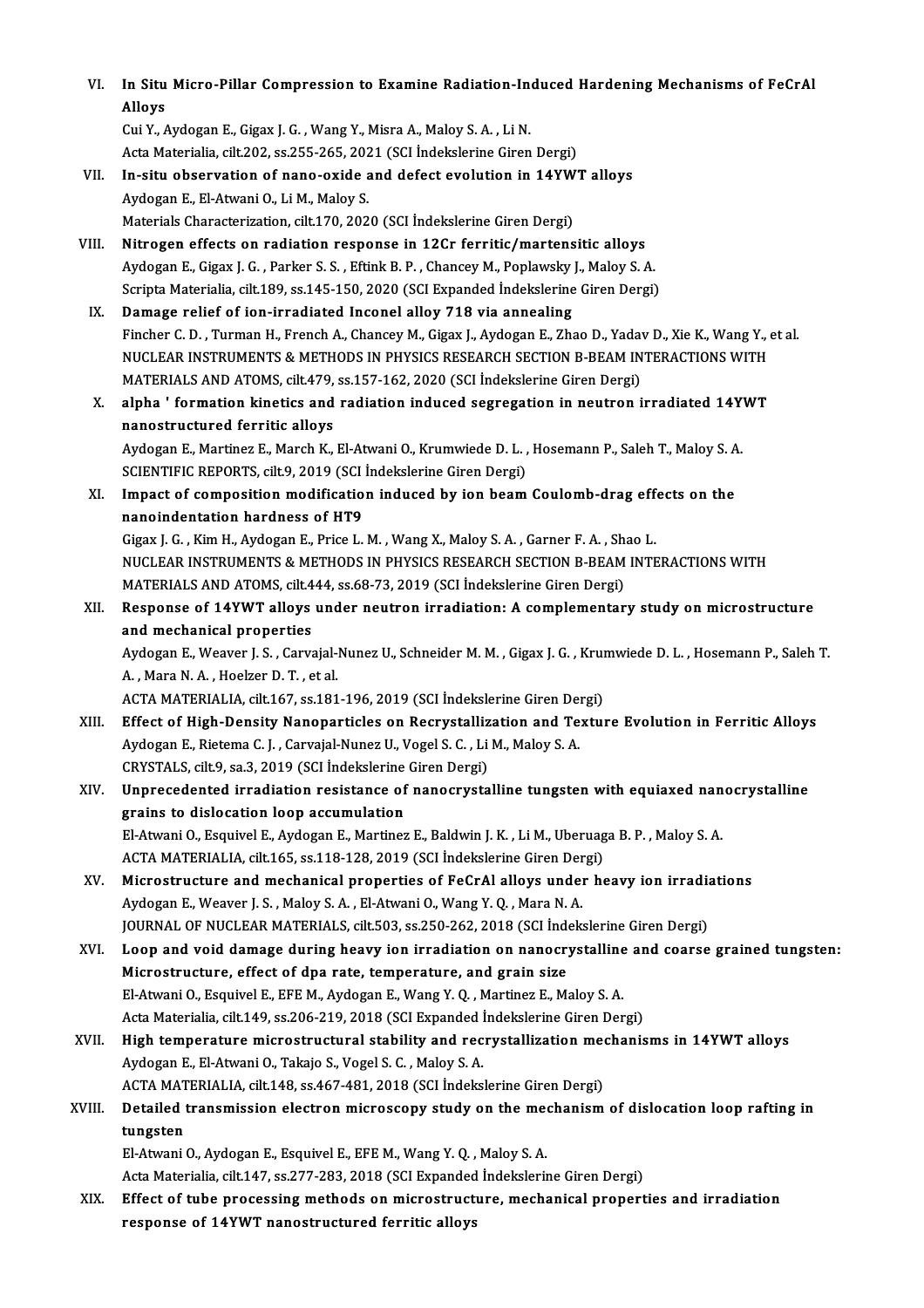Aydogan E., Maloy S. A. , Anderoglu O., Sun C., Gigax J. G. , Shao L., Garner F. A. , Anderson I. E. , Lewandowski J. J.<br>ACTA MATERIALIA, silt 134, ss 116, 127, 2017 (SCL Indelvering Giren Dergi) Aydogan E., Maloy S. A. , Anderoglu O., Sun C., Gigax J. G. , Shao L., Garner F. A.<br>ACTA MATERIALIA, cilt.134, ss.116-127, 2017 (SCI İndekslerine Giren Dergi)<br>Effect of self ion innediation on the misrestrustural shanges o Aydogan E., Maloy S. A. , Anderoglu O., Sun C., Gigax J. G. , Shao L., Garner F. A. , Anderson I. E. , Lewandows<br>ACTA MATERIALIA, cilt.134, ss.116-127, 2017 (SCI Indekslerine Giren Dergi)<br>XX. Effect of self-ion irradiation

ACTA MATERIALIA, cilt.134, ss.116<br>Effect of self-ion irradiation of<br>severely deformed conditions<br>Aydegan E. Chan T. Cigay L.C. Ch Effect of self-ion irradiation on the microstructural changes of alloy EK-181 in annealed and<br>severely deformed conditions<br>Aydogan E., Chen T., Gigax J. G. , Chen D., Wang X., Dzhumaev P. S. , Emelyanova O. V. , Ganchenkov severely deformed conditions<br>Aydogan E., Chen T., Gigax J. G. , C.<br>A. , Leontiva-Smirnova M., et al. Aydogan E., Chen T., Gigax J. G. , Chen D., Wang X., Dzhumaev P. S. , Emelyanova O. V. , Ganche<br>A. , Leontiva-Smirnova M., et al.<br>JOURNAL OF NUCLEAR MATERIALS, cilt.487, ss.96-104, 2017 (SCI İndekslerine Giren Dergi)<br>Stabi JOURNAL OF NUCLEAR MATERIALS, cilt.487, ss.96-104, 2017 (SCI Indekslerine Giren Dergi)<br>XXI. Stability of nanosized oxides in ferrite under extremely high dose self ion irradiations Aydogan E., Almirall N., Odette G.R., Maloy S.A., Anderoglu O., Shao L., Gigax J.G., Price L., Chen D., Chen T., et al. Stability of nanosized oxides in ferrite under extremely high dose self ion irradi<br>Aydogan E., Almirall N., Odette G. R. , Maloy S. A. , Anderoglu O., Shao L., Gigax J. G. , Price L., (<br>JOURNAL OF NUCLEAR MATERIALS, cilt.4 XXII. Characterization of phase properties and deformation in ferritic-austenitic duplex stainless steels by<br>nanoindentation and finite element method JOURNAL OF NUCLEAR MATERIALS, cilt.486, ss.86<br>Characterization of phase properties and denanoindentation and finite element method Schwarm S. C., Kolli R. P., Aydogan E., Mburu S., Ankem S. nanoindentation and finite element method<br>Schwarm S. C. , Kolli R. P. , Aydogan E., Mburu S., Ankem S.<br>MATERIALS SCIENCE AND ENGINEERING A-STRUCTURAL MATERIALS PROPERTIES MICROSTRUCTURE AND<br>PROCESSING silt 690, se 250, 267 Schwarm S. C. , Kolli R. P. , Aydogan E., Mburu S., Ankem S.<br>MATERIALS SCIENCE AND ENGINEERING A-STRUCTURAL MATERIALS<br>PROCESSING, cilt.680, ss.359-367, 2017 (SCI İndekslerine Giren Dergi)<br>Beem sentemination indused semnesi MATERIALS SCIENCE AND ENGINEERING A-STRUCTURAL MATERIALS PROPERTIES MICROSTRUCTURE AND<br>PROCESSING, cilt.680, ss.359-367, 2017 (SCI indekslerine Giren Dergi)<br>XXIII. Beam-contamination-induced compositional alteration and it PROCESSING, cilt.680, ss.359-367, 2017 (SCI Indekslerine Giren Dergi)<br>Beam-contamination-induced compositional alteration and its<br>simulation of neutron-induced void swelling<br>Gigax J. G., Kim H., Aydogan E., Garner F. A., M Beam-contamination-induced compositional alteration<br>simulation of neutron-induced void swelling<br>Gigax J. G. , Kim H., Aydogan E., Garner F. A. , Maloy S., Shao L.<br>MATERIALS RESEARCH LETTERS silt E 22.7, 22.478.485, 2011 MATERIALS RESEARCH LETTERS, cilt.5, sa.7, ss.478-485, 2017 (SCI İndekslerine Giren Dergi) Gigax J. G., Kim H., Aydogan E., Garner F. A., Maloy S., Shao L.<br>MATERIALS RESEARCH LETTERS, cilt.5, sa.7, ss.478-485, 2017 (SCI Indekslerine<br>XXIV. Radiation response of alloy T91 at damage levels up to 1000 peak dpa Gigax J. G. , Chen T., Kim H., Wang J., Price L. M. , Aydogan E., Maloy S. A. , Schreiber D. K. , Toloczko M. B. , Garner F.<br>A. , et al. Radiatio<br>Gigax J. (<br>A. , et al.<br>IOUPNA) Gigax J. G. , Chen T., Kim H., Wang J., Price L. M. , Aydogan E., Maloy S. A. , Schreiber D. K. , Toloc<br>A. , et al.<br>JOURNAL OF NUCLEAR MATERIALS, cilt.482, ss.257-265, 2016 (SCI İndekslerine Giren Dergi)<br>Temperature depend A. , et al.<br>JOURNAL OF NUCLEAR MATERIALS, cilt.482, ss.257-265, 2016 (SCI İndekslerine Giren Dergi)<br>XXV. Temperature dependent dispersoid stability in ion-irradiated ferritic-martensitic dual-phase oxide-<br>dispersion st JOURNAL OF NUCLEAR MATERIALS, cilt482, ss.257-265, 2016 (SCI Indekslerine Giren I<br>Temperature dependent dispersoid stability in ion-irradiated ferritic-marten<br>dispersion-strengthened alloy: Coherent interfaces vs. incohere Temperature dependent dispersoid stability in ion-irradiated ferritic-martensit<br>dispersion-strengthened alloy: Coherent interfaces vs. incoherent interfaces<br>Chen T., Gigax J. G. , Price L., Chen D., Ukai S., Aydogan E., Ma dispersion-strengthened alloy: Coherent interfaces vs. incoherent interfaces<br>Chen T., Gigax J. G. , Price L., Chen D., Ukai S., Aydogan E., Maloy S. A. , Garner F. A. , Shao L.<br>ACTA MATERIALIA, cilt.116, ss.29-42, 2016 (SC XXVI. Effect of tube processing methods on the texture and grain boundary characteristics of 14YWT ACTA MATERIALIA, cilt.116, ss.29-<br>Effect of tube processing meth<br>nanostructured ferritic alloys<br>Aydogan E. Bal S. Anderegiu O. M Aydogan E., Pal S., Anderoglu O., Maloy S. A. , Vogel S. C. , Odette G. R. , Lewandowski J. J. , Hoelzer D. T. , Anderson I.<br>E. , Rieken J. R. **nanostructur<br>Aydogan E., Pa<br>E. , Rieken J. R.<br>MATERIALS SC** Aydogan E., Pal S., Anderoglu O., Maloy S. A. , Vogel S. C. , Odette G. R. , Lewandowski J. J. , Hoelzer D. T. , Anders<br>E. , Rieken J. R.<br>MATERIALS SCIENCE AND ENGINEERING A-STRUCTURAL MATERIALS PROPERTIES MICROSTRUCTURE A E. , Rieken J. R.<br>MATERIALS SCIENCE AND ENGINEERING A-STRUCTURAL MATERIALS<br>PROCESSING, cilt.661, ss.222-232, 2016 (SCI İndekslerine Giren Dergi)<br>Effect of shack loading an the misrostruature, mashanisal nraj MATERIALS SCIENCE AND ENGINEERING A-STRUCTURAL MATERIALS PROPERTIES MICROSTRUCTUR<br>PROCESSING, cilt.661, ss.222-232, 2016 (SCI indekslerine Giren Dergi)<br>XXVII. Effect of shock loading on the microstructure, mechanical prope PROCESSING, cilt.661, ss.222-232, 2016 (SCI Indekslerine Giren Dergi)<br>Effect of shock loading on the microstructure, mechanical properties and grain bo<br>characteristics of HT-9 ferritic/martensitic steels<br>Aydogan E., Andero Effect of shock loading on the microstructure, mechanical properties and grain boundary characteristics of HT-9 ferritic/martensitic steels<br>Aydogan E., Anderoglu O., Maloy S. A. , Livescu V., Gray G. T. , Perez-Bergquist S., Williams D. J.<br>MATERIALS SCIENCE AND ENGINEERING A-STRUCTURAL MATERIALS PROPERTIES MI Aydogan E., Anderoglu O., Maloy S. A. , Livescu V., Gray G. T. , Perez-B<br>MATERIALS SCIENCE AND ENGINEERING A-STRUCTURAL MATERIA<br>PROCESSING, cilt.651, ss.75-82, 2016 (SCI İndekslerine Giren Dergi)<br>Surface modification of le MATERIALS SCIENCE AND ENGINEERING A-STRUCTURAL MATERIALS PROPERTIES MICROSTRUCTU<br>PROCESSING, cilt.651, ss.75-82, 2016 (SCI İndekslerine Giren Dergi)<br>XXVIII. Surface modification of low activation ferritic-martensitic steel PROCESSING, cilt.651, ss.75-82, 2016 (<br>Surface modification of low active<br>temperature pulsed plasma flows<br>Emelyaneve Q.V., Drhumaev B.S., Val Surface modification of low activation ferritic-martensitic steel EK-181 (Rusfer) by high<br>temperature pulsed plasma flows<br>Emelyanova O. V. , Dzhumaev P. S. , Yakushin V. L. , Kalin B. A. , Ganchenkova M. G. , Khein A. T. , te<mark>mperature pulsed plasma flows</mark><br>Emelyanova O. V. , Dzhumaev P. S. , Yakushin V. L. , Kalin<br>Smirnova M. V. , Valiev R. Z. , Enikeev N. A. , Shao L., et al.<br>NUCLEAR INSTRUMENTS & METHODS IN RHYSICS RESE. Emelyanova O. V. , Dzhumaev P. S. , Yakushin V. L. , Kalin B. A. , Ganchenkova M. G. , Khein A. T. , Leontyev<br>Smirnova M. V. , Valiev R. Z. , Enikeev N. A. , Shao L., et al.<br>NUCLEAR INSTRUMENTS & METHODS IN PHYSICS RESEARC Smirnova M. V. , Valiev R. Z. , Enikeev N. A. , Shao L., et al.<br>NUCLEAR INSTRUMENTS & METHODS IN PHYSICS RESEARCH SECTION B-BEAM INTERACTIONS WITH NUCLEAR INSTRUMENTS & METHODS IN PHYSICS RESEARCH SECTION B-BEAM INTERACTIONS WITH<br>MATERIALS AND ATOMS, cilt.365, ss.218-221, 2015 (SCI İndekslerine Giren Dergi)<br>XXIX. Microstructural changes and void swelling of a 12Cr OD MATERIALS AND ATOMS, cilt.365, ss.218-221, 2015 (SCI Indekslerine Giren Dergi)<br>Microstructural changes and void swelling of a 12Cr ODS ferritic-martensitic<br>self-ion irradiation<br>Chen T., Aydogan E., Gigax J. G., Chen D., Wa Microstructural changes and void swelling of a 12Cr ODS ferritic-martensitic<br>self-ion irradiation<br>Chen T., Aydogan E., Gigax J. G. , Chen D., Wang J., Wang X., Ukai S., Garner F. A. , Shao L.<br>JOUPMAL OF NUCLEAR MATERIALS, self-ion irradiation<br>Chen T., Aydogan E., Gigax J. G. , Chen D., Wang J., Wang X., Ukai S., Garner F. A. , Shao L.<br>JOURNAL OF NUCLEAR MATERIALS, cilt.467, ss.42-49, 2015 (SCI İndekslerine Giren Dergi)<br>The influence of ian XXX. The influence of ion beam rastering on the swelling of self-ion irradiated pure iron at 450 degrees C<br>Gigax J. G., Aydogan E., Chen T., Chen D., Shao L., Wu Y., Lo W. Y., Yang Y., Garner F. A. JOURNAL OF NUCLEAR MATERIALS, cilt.467, ss.42-49, 2015 (SCI indekslerine Giren D<br>The influence of ion beam rastering on the swelling of self-ion irradiated pu<br>Gigax J. G. , Aydogan E., Chen T., Chen D., Shao L., Wu Y., Lo JOURNALOFNUCLEARMATERIALS, cilt.465, ss.343-348,2015 (SCI İndekslerineGirenDergi)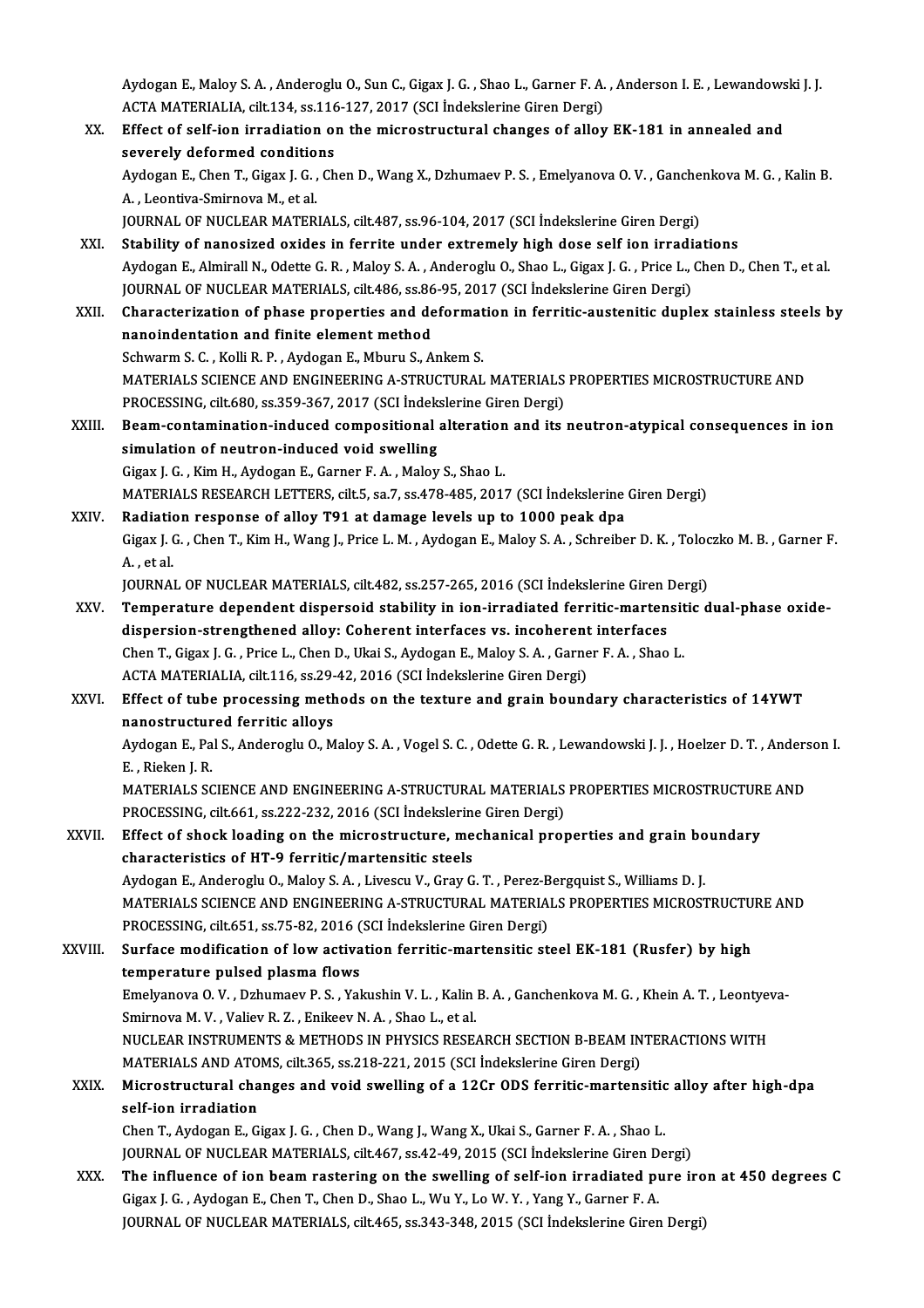XXXI. Morphology and magnetic properties of barium hexaferrite ceramics synthesized in x wt% NaCl-<br>(199 x) wt% KGL melten salte Morphology and magnetic pro<br>(100-x) wt% KCL molten salts<br>Avdogan E. Kava S. DERICIOČLUA

(100-x) wt% KCL molten salts<br>Aydogan E., Kaya S., DERİCİOĞLU A.F. Ceramics International, cilt.40, ss.2331-2336,2014 (SCIExpanded İndekslerineGirenDergi)

## Diğer Dergilerde Yayınlanan Makaleler

- Iger Dergilerde Yayınlanan Makaleler<br>I. Development of advanced low N ferritic/martensitic steel for reactor applications<br>Ristama C Clarke A, Salah T, AVDOČAN CÜNCÖB E, Anderegiu O, Clarke K Rietemac., Clarke A., Saleh T., AYDOĞAN GÜNGÖR E., Anderoglu O., Clarke K.<br>Rietema C., Clarke A., Saleh T., AYDOĞAN GÜNGÖR E., Anderoglu O., Clarke K.<br>Transastians of American Nuelear Sasisty, 2019 (Diğer Kurumların Hakaml Development of advanced low N ferritic/martensitic steel for reactor applicannelistic Society, 2018 (Diğer Kurumların Hakemli Dergileri)<br>Transactions of American Nuclear Society, 2018 (Diğer Kurumların Hakemli Dergileri)<br>P Rietema C., Clarke A., Saleh T., AYDOĞAN GÜNGÖR E., Anderoglu O., Clarke K.<br>Transactions of American Nuclear Society, 2018 (Diğer Kurumların Hakemli Dergileri)<br>II. Post irradiation examination of fast neutron irradiated 14
- Transaction<br>Post irra<br>facilities<br>Salah Tuk Post irradiation examination of fast neutron irradiated 14YWT tubes at nuclear sci<br>facilities<br>Saleh T., Krumwiede D., AYDOĞAN GÜNGÖR E., Quintana M., Romero T., Hosemann P., Maloy S.<br>Transastiana of Amarican Nuclear Sacist

facilities<br>Saleh T., Krumwiede D., AYDOĞAN GÜNGÖR E., Quintana M., Romero T., Hosemann P., Maloy S.<br>Transactions of American Nuclear Society, 2017 (Diğer Kurumların Hakemli Dergileri)

## Hakemli Kongre / Sempozyum Bildiri Kitaplarında Yer Alan Yayınlar

- akemli Kongre / Sempozyum Bildiri Kitaplarında Yer Alan Yayınlar<br>I. Radiation effects on HT9 tempered martensitic steels as a function of nitrogen content and<br>defermation Anni recingit<br>Radiation eff<br>deformation<br>ANDOČAN CÜN Radiation effects on HT9 tempered martensitic steels as a function of nitrogen content an<br>deformation<br>AYDOĞAN GÜNGÖR E., gigax j., Parker S., Clausen B., Brown D., Wang Y., Chancey M., Eftink B., Maloy S.<br>TMS 2019 10, 14 M deformation<br>AYDOĞAN GÜNGÖR E., gigax j., Parker S., Clausen B., Brown D., Wang Y., Chancey M., Eftink B., Maloy S.<br>TMS 2019, 10 - 14 Mart 2019 AYDOĞAN GÜNGÖR E., gigax j., Parker S., Clausen B., Brown D., Wang Y., C<br>TMS 2019, 10 - 14 Mart 2019<br>II. Additively manufactured grade 91 steel for reactor applications<br>F<sup>erink B.</sub> Vega D. Vee V. Japish M. AYDOĞAN CÜNGÖB E</sup>
- Eftink B., Vega D., Yoo Y., Janish M., AYDOĞAN GÜNGÖR E., Steckley T., Ortega M., Cady C., Lienert T., Maloy S.<br>TMS 2019, 10 14 Mart 2019 Additively manufactured g<br>Eftink B., Vega D., Yoo Y., Janisl<br>TMS 2019, 10 - 14 Mart 2019<br>Noutron irredistion studie Eftink B., Vega D., Yoo Y., Janish M., AYDOĞAN GÜNGÖR E., Steckley T., Ortega M<br>TMS 2019, 10 - 14 Mart 2019<br>III. Neutron irradiation studies on 14YWT nanostructured ferritic alloys<br>AYDOĞAN GÜNGÖR E. Martinez Soca E. Weaver
- TMS 2019, 10 14 Mart 2019<br>Neutron irradiation studies on 14YWT nanostructured ferritic alloys<br>AYDOĞAN GÜNGÖR E., Martinez Saez E., Weaver J., gigax j., Shao L., Garner F., Maloy S.<br>TMS 2019, 10 14 Mart 2019 Neutron irradiation studie<br>AYDOĞAN GÜNGÖR E., Martine<br>TMS 2019, 10 - 14 Mart 2019<br>Mianostnusture end mosbol AYDOĞAN GÜNGÖR E., Martinez Saez E., Weaver J., gigax j., Shao L., Garner F., Maloy S.<br>TMS 2019, 10 - 14 Mart 2019<br>IV. Microstructure and mechanical properties of high dose self-ion irradiated nanostructured ferritic<br>allow
- TMS 2019, 10 14 Mart 2019<br>Microstructure and mechanical properties of hig<br>alloys produced by various processing methods<br>AYDOČAN CÜNCÖP E. Anderesiu O. Maley S. Shee L. Microstructure and mechanical properties of high dose self-ion irradiated nanostructured ferritic<br>alloys produced by various processing methods<br>AYDOĞAN GÜNGÖR E., Anderoglu O., Maloy S., Shao L., gigax j., Price L., Chen D alloys produced by various processing methods<br>AYDOĞAN GÜNGÖR E., Anderoglu O., Maloy S., Shao L.,<br>J., et al.<br>THERMEC 2018, 8 - 13 Temmuz 2018 AYDOĞAN GÜNGÖR E., Anderoglu O., Maloy S., Shao L., gigax j., Price L., Chen D., Odette R., Hoelzer D., Lewandowski
	-
- V. Radiation Effects on HT9 Tempered Martensitic Steels as a Function of Initial Dislocation Density THERMEC 2018, 8 - 13 Temmuz 2018<br>Radiation Effects on HT9 Tempered Martensitic Steels as a Function of<br>AYDOĞAN GÜNGÖR E., Clausen B., Brown D., Wang Y., Eftink B., Chen D., Maloy S.<br>TMS 2019, 11 - 15 Mart 2019 Radiation Effects on HT9 T<br>AYDOĞAN GÜNGÖR E., Clauser<br>TMS 2018, 11 - 15 Mart 2018<br>Progress in Develening His AYDOĞAN GÜNGÖR E., Clausen B., Brown D., Wang Y., Eftink B., Chen D., Maloy S.<br>TMS 2018, 11 - 15 Mart 2018<br>VI. Progress in Developing High Dose Radiation Tolerant Ferritic Steels for Nuclear Applications<br>Maloy S. AYDOĞAN C
- TMS 2018, 11 15 Mart 2018<br>Progress in Developing High Dose Radiation Tolerant Ferritic Steels for Nuclear Applications<br>Maloy S., AYDOĞAN GÜNGÖR E., Eftink B., Saleh T., Toloczko M., Byun T. S. , Lavender C., Odette R., A Pr<br>Ma<br>al<br>Th Maloy S., AYDOĞAN GÜNGÖR I<br>al.<br>TMS 2018, 11 - 15 Mart 2018<br>Develenment of advanced al.<br>TMS 2018, 11 - 15 Mart 2018<br>VII. Development of advanced low N ferritic/martensitic steel for reactor applications

- TMS 2018, 11 15 Mart 2018<br>Development of advanced low N ferritic/martensitic steel<br>Rietema C., Clarke A., Saleh T., Aydogan E., Anderoglu O., Clarke K.<br>2018 Transastions of the American Nuclear Sasisty, ANS 2019, Fl 2018 Transactions of the American Nuclear Society, ANS 2018, Florida, Amerika Birleşik Devletleri, 11 - 15 Kasım<br>2018, cilt.119, ss.512-514 Rietema C., Clarke A., Saleh<br>2018 Transactions of the *1*<br>2018, cilt.119, ss.512-514<br>Effect of processing me 2018 Transactions of the American Nuclear Society, ANS 2018, Florida, Amerika Birleşik Devletleri, 11 -<br>2018, cilt.119, ss.512-514<br>VIII. Effect of processing methods on texture evolution and recrystallization studies on 14
- 2018, cilt.119, ss.512-514<br>Effect of processing methods<br>nanostructured ferritic alloys<br>AVDOČAN CÜNCÖP E Vegel S. To Effect of processing methods on texture evolution and<br>nanostructured ferritic alloys<br>AYDOĞAN GÜNGÖR E., Vogel S., Takajo S., Maloy S., Yablinski C.<br>ICOTOM 18.5 - 10 Kasım 2017 nanostructured ferritic alloys<br>AYDOĞAN GÜNGÖR E., Vogel S., Takajo S., Maloy S., Yablinski C.<br>ICOTOM 18, 5 - 10 Kasım 2017 AYDOĞAN GÜNGÖR E., Vogel S., Takajo S., Maloy S., Yablinski C.<br>ICOTOM 18, 5 - 10 Kasım 2017<br>IX. Ion Irradiations and Microstructural Characterization of Optimized FeCrAl Cladding Tubes<br>AYDOĞAN CÜNCÖR E. WARYAT L. Maloy S.
- ICOTOM 18, 5 10 Kasım 2017<br>Ion Irradiations and Microstructural Characterization of Optimi<br>AYDOĞAN GÜNGÖR E., Weaver J., Maloy S., Wang Y., Mara N., ElAtwani O.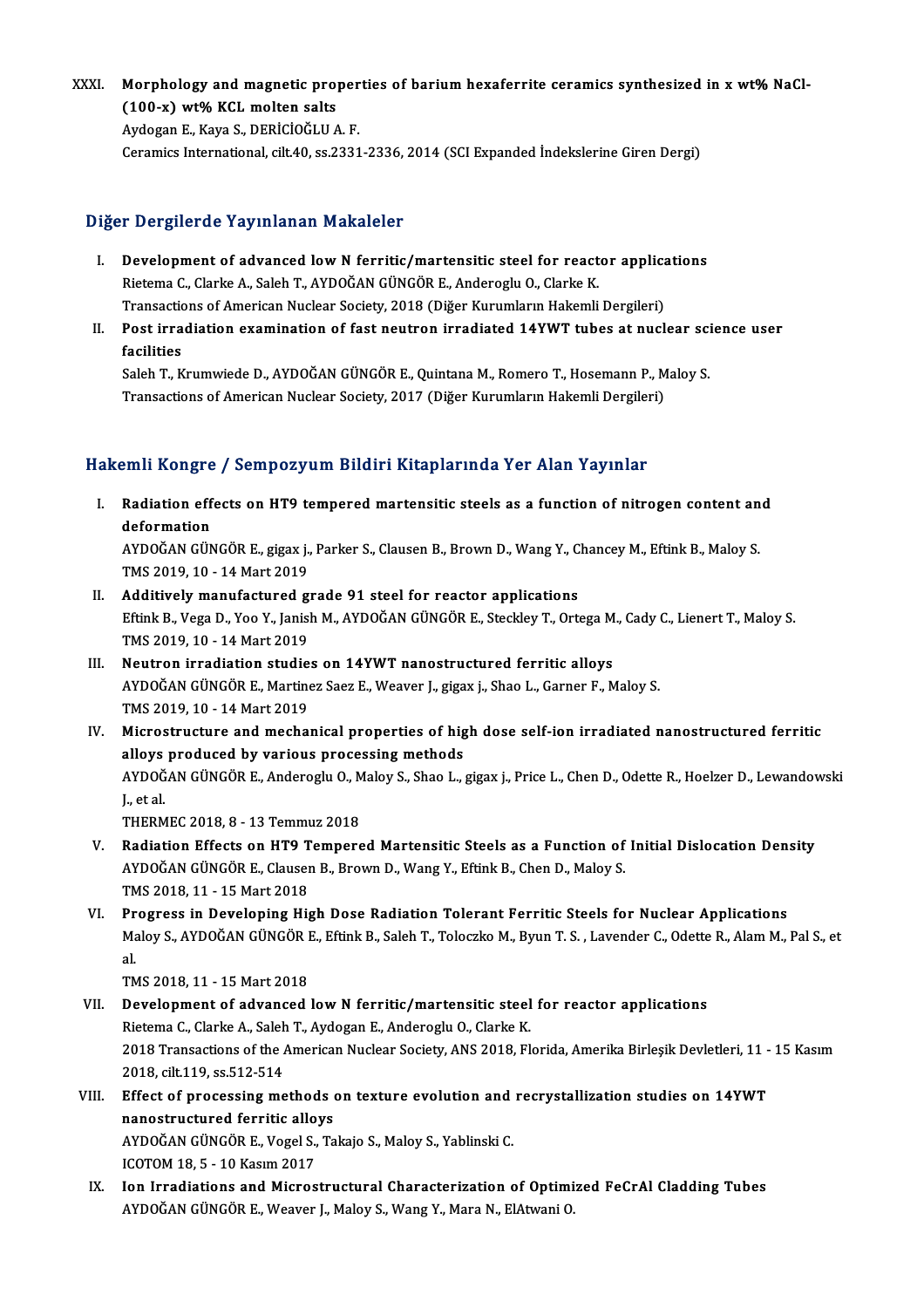SES 2017, 25 - 28 Temmuz 2017

- SES 2017, 25 28 Temmuz 2017<br>X. Stability of 14YWT nanostructured ferritic alloys under irradiation and thermal aging<br>AVDOČAN CÜNCÖR E. Malay S. Vegel S. Vablingli C. Andenagly O. Alminall N. Odette B. Shae L. G AYDOĞAN GÜNGÖR E., Maloy S., Vogel S., Yablinski C., Anderoglu O., Almirall N., Odette R., Shao L., Garner F. Stability of 14YWT nanostri<br>AYDOĞAN GÜNGÖR E., Maloy S.<br>TMS 2017, 26 - 02 Şubat 2017<br>Post innediation avaminatio TMS 2017.26 - 02 Subat 2017
- XI. Post irradiation examination of fast neutron irradiated 14YWT tubes at nuclear science user Post irradiation examination of fast neutron irradiated 14YWT tubes at n<br>facilities<br>Saleh T., Krumwiede D., Aydogan E., Quintana M., Romero T., Hosemann P., Maloy S.<br>2017 Transastions of the American Nuclear Society, ANS 2

2017 Transactions of the American Nuclear Society, ANS 2017, California, Amerika Birleşik Devletleri, 11 - 15<br>Haziran 2017. cilt 116. ss. 394-395 Saleh T., Krumwiede D., Aydogan E<br>2017 Transactions of the Americar<br>Haziran 2017, cilt.116, ss.394-395<br>High dose self ion innediation 2017 Transactions of the American Nuclear Society, ANS 2017, California, Amerika Birleşil<br>Haziran 2017, cilt.116, ss.394-395<br>XII. High dose self-ion irradiation studies on 14YWT nanostructured ferritic alloys<br>AVDOČAN CÜNCÖ

- Haziran 2017, cilt.116, ss.394-395<br>High dose self-ion irradiation studies on 14YWT nanostructured ferritic alle<br>AYDOĞAN GÜNGÖR E., Maloy S., Anderoglu O., Almirall N., Odette R., Shao L., Garner F.<br>CAAPL 2016, 20 Flsm., 04 High dose self-ion irradiation stud<br>AYDOĞAN GÜNGÖR E., Maloy S., Ander<br>CAARI 2016, 30 Ekim - 04 Kasım 2016<br>Mianostrusture and Mosbanisel Pre AYDOĞAN GÜNGÖR E., Maloy S., Anderoglu O., Almirall N., Odette R., Shao L., Garner F.<br>CAARI 2016, 30 Ekim - 04 Kasım 2016<br>XIII. Microstructure and Mechanical Properties of High Dose Self-ion Irradiated Nanostructured Ferri
- CAARI<br>Micros<br>Alloys<br>A<sup>VDOČ</sup> Microstructure and Mechanical Properties of High Dose Self-ion Irradiated Nanostructured F<br>Alloys<br>AYDOĞAN GÜNGÖR E., Anderoglu O., Maloy S., gigax j., Price L., Chen D., chen t., Wang X., Garner F., Shao L.<br>TMS 2016 14 - 1

Alloys<br>AYDOĞAN GÜNGÖR E., Anderoglu O., Maloy S., gigax j., Price L., Chen D., chen t., Wang X., Garner F., Shao L.<br>TMS 2016, 14 - 18 Şubat 2016 AYDOĞAN GÜNGÖR E., Anderoglu O., Maloy S., gigax j., Price L., Chen D., chen t., Wang X., Garner F., Shao L.<br>TMS 2016, 14 - 18 Şubat 2016<br>XIV. Effect of Tube Processing Methods on Microstructure and Mechanical Properties o

# TMS 2016, 14 - 1<br>Effect of Tube<br>Ferritic Alloys<br>AYDOČAN CÜNC Effect of Tube Processing Methods on M<br>Ferritic Alloys<br>AYDOĞAN GÜNGÖR E., Anderoglu O., Maloy S.<br>TMS 2016 14, 19 Subat 2016

Ferritic Alloys<br>AYDOĞAN GÜNGÖR E., Anderoglu O., Maloy S.<br>TMS 2016, 14 - 18 Şubat 2016

AYDOĞAN GÜNGÖR E., Anderoglu O., Maloy S.<br>TMS 2016, 14 - 18 Şubat 2016<br>XV. Microstructure and Mechanical Property Evolution during Tube Processing of Oxide Dispersion<br>Strongthoned (ODS) Forritic Stools TMS 2016, 14 - 18 Şubat 2016<br>Microstructure and Mechanical Pro<br>Strengthened (ODS) Ferritic Steels<br>AYDOČAN CÜNCÖP E. Anderegiu O. Ma Microstructure and Mechanical Property Evolution during Tube Processing of Oxide Dispersion<br>Strengthened (ODS) Ferritic Steels<br>AYDOĞAN GÜNGÖR E., Anderoglu O., Maloy S., Vogel S., chen t., Shao L., Odette R., Hoelzer D., L

Strengthened ()<br>AYDOĞAN GÜNGÖ<br>Anderson I., et al.<br>TMS 2015-15-19 AYDOĞAN GÜNGÖR E., Andero<br>Anderson I., et al.<br>TMS 2015, 15 - 19 Mart 2015<br>Swalling Bosistance of Sov

# Anderson I., et al.<br>TMS 2015, 15 - 19 Mart 2015<br>XVI. Swelling Resistance of Several Variants of Ferritic Alloy EK-181 at High Doses During Self Ion<br>Innediation TMS 2015, 15<br>Swelling Re<br>Irradiation<br>AYDOČAN CI Swelling Resistance of Several Variants of Ferritic Alloy EK-181 at High Doses During Self Ion<br>Irradiation<br>AYDOĞAN GÜNGÖR E., chen t., Chen D., gigax j., Wang X., Wei C., Shao L., Dzhumaev P., Emelyanova O., Ganchenkova<br>M.

I<mark>rradia</mark>t<br>AYDOĞA<br>M., et al.<br>TMS 201 AYDOĞAN GÜNGÖR E., chen t.,<br>M., et al.<br>TMS 2015, 15 - 19 Mart 2015<br>Bole of Shock Loading and

M., et al.<br>TMS 2015, 15 - 19 Mart 2015<br>XVII. Role of Shock Loading and Annealing on the Microstructural and Mechanical Properties of F/M HT-9<br>Stoole TMS 20<br>Role o<br>Steels Role of Shock Loading and Annealing on the Micros<br>Steels<br>AYDOĞAN GÜNGÖR E., Anderoglu O., Maloy S., Coughlin D.<br>MPS Fell 2014, 20 Kasım, QE Aralık 2014

Steels<br>AYDOĞAN GÜNGÖR E., Anderoglu O., Maloy<br>MRS Fall 2014, 30 Kasım - 05 Aralık 2014<br>Formation Kinetise, Marnhology and

## AYDOĞAN GÜNGÖR E., Anderoglu O., Maloy S., Coughlin D.<br>MRS Fall 2014, 30 Kasım - 05 Aralık 2014<br>XVIII. Formation Kinetics, Morphology and Magnetic Properties of BaHF Ceramics Synthesized in x wtNaCl-<br>(100 F) ut KGl Maltan MRS Fall 2014, 30 Kasım - 05 Alt<br>Formation Kinetics, Morpho<br>(100-x) wt KCl Molten Salts<br>Kava S. AVDOČAN CÜNCÖB E. L Formation Kinetics, Morphology and Magne<br>(100-x) wt KCl Molten Salts<br>Kaya S., AYDOĞAN GÜNGÖR E., DERİCİOĞLU A. F.<br>Advanced Materials Werld Congress (AMWC) 16 (100-x) wt KCl Molten Salts<br>Kaya S., AYDOĞAN GÜNGÖR E., DERİCİOĞLU A. F.<br>Advanced Materials World Congress (AMWC), 16 Eylül - 19 Haziran 2013<br>Processing Characterization of Textured Barium Ferrite Ceremics

- Kaya S., AYDOĞAN GÜNGÖR E., DERİCİOĞLU A. F.<br>Advanced Materials World Congress (AMWC), 16 Eylül 19 Haziran 2013<br>XIX. Processing Characterization of Textured Barium Ferrite Ceramics<br>Kaya S. AYDOĞAN CÜNGÖR E. DERİCİOĞLU A. Advanced Materials World Congress (AMWC), 16<br>Processing Characterization of Textured Ba<br>Kaya S., AYDOĞAN GÜNGÖR E., DERİCİOĞLU A. F.<br>IMMC 2012-12-15 Evlül 2012 XIX. Processing Characterization of Textured Barium Ferrite Ceramics<br>Kaya S., AYDOĞAN GÜNGÖR E., DERİCİOĞLU A. F.<br>IMMC 2012, 13 - 15 Eylül 2012 Kaya S., AYDOĞAN GÜNGÖR E., DERİCİOĞLU A. F.<br>IMMC 2012, 13 - 15 Eylül 2012<br>XX. Developing Pathways for Bioinspired Bulk Nano-Laminar Composites<br>AVDOĞAN CÜNGÖR E. DERİCİOĞLU A. E
- IMMC 2012, 13 15 Eylül 2012<br>Developing Pathways for Bioinspire<br>AYDOĞAN GÜNGÖR E., DERİCİOĞLU A. F.<br>Junior Euromet 2010, 26 20 Tommuz 24 Developing Pathways for Bioinspired Bı<br>AYDOĞAN GÜNGÖR E., DERİCİOĞLU A. F.<br>Junior Euromat 2010, 26 - 30 Temmuz 2010 Junior Euromat 2010, 26 - 30 Temmuz 2010<br>Bilimsel Hakemlikler

Bilimsel Hakemlikler<br>JOURNAL OF NUCLEAR MATERIALS, SCI Kapsamındaki Dergi, Ekim 2020<br>JOURNAL OF NUCLEAR MATERIALS, SCI Kapsamındaki Dergi, Erkil 2020 DAAMOOT ATANGAHANIST<br>JOURNAL OF NUCLEAR MATERIALS, SCI Kapsamındaki Dergi, Ekim 2020<br>JOURNAL OF NUCLEAR MATERIALS, SCI Kapsamındaki Dergi, Eylül 2020